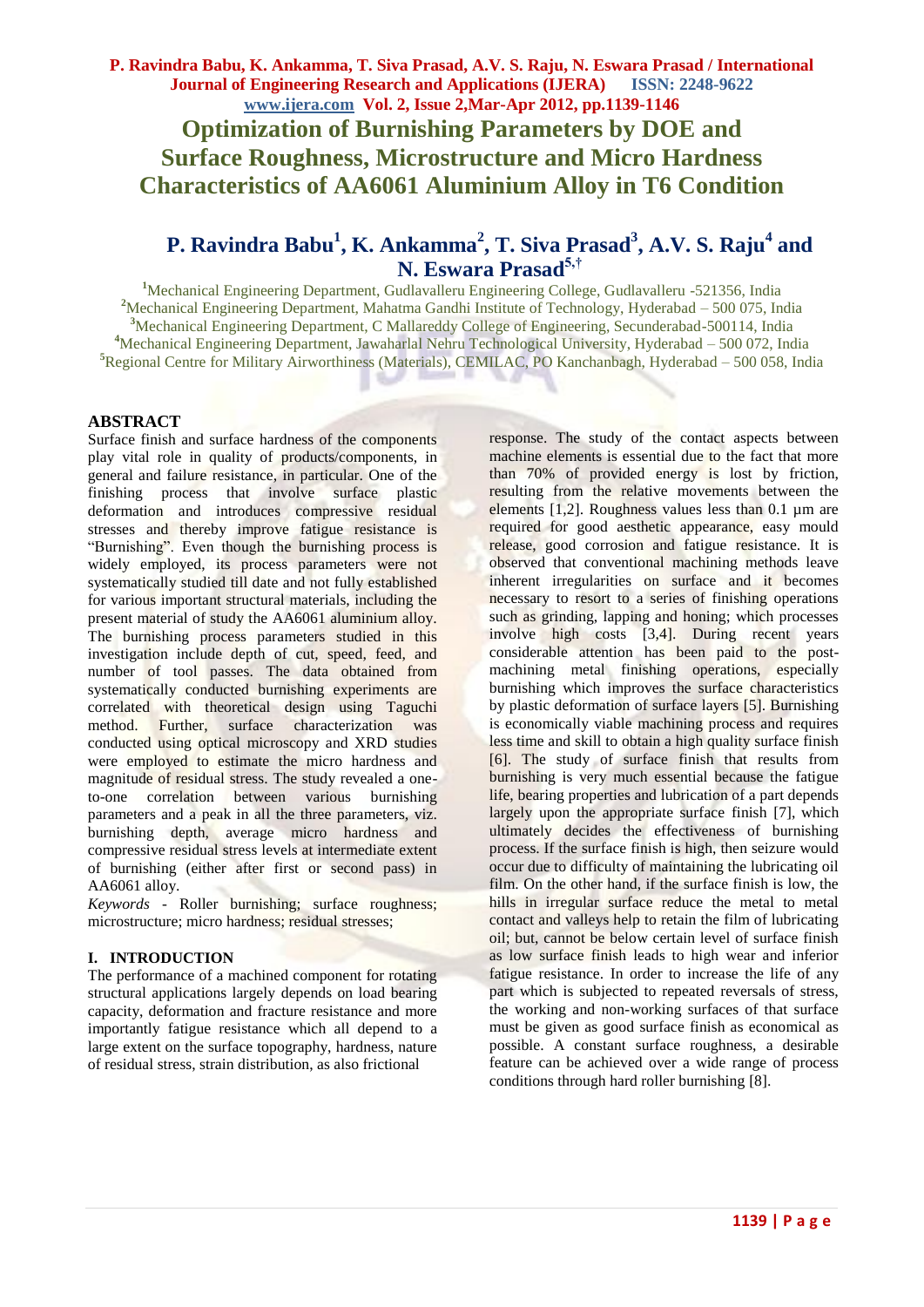Scientific studies conducted till date indicate that burnished surfaces have many advantages over ground surfaces [9,10]. Some of the researchers studied burnishing parameters such as speed, force and burnishing depth and feed rate as well as number of tool passes apart from burnishing tool dimensions in relation to surface roughness and surface hardness [10- 14]. Experiments were also conducted to find the distribution of residual stresses and burnishing layer thickness [15-24]. The present work is an attempt to report the results obtained from systematically conducted studies on the effect of external roller burnishing on surface roughness, surface hardness and microstructure as well as micro hardness in case of AA6061 alloy as a function of various burnishing parameters.

#### **II. BUNISHING PROCESS**

Specimens were turned and burnished on a lathe machine. The initial work piece material was in the form of round rod of 32 mm diameter. It is turned and finished to 30 mm diameter. These specimens were subjected to surface roughness measurements. The work pieces were prepared with two recesses such that each specimen could be used in two different conditions; namely unburnished and burnished. A portion of the each specimen was left without burnishing for comparison purpose**.** A feed rate of 0.032 mm/rev and spindle speeds of 35.6, 22.6, 14.57, 9.55 and 6.03 m/min were used as **t**he basic burnishing parameters. The basic tools and setups used for burnishing are shown in Figs. 1 and 2 and further details can be obtained from works of Ravindra Babu and co-workers [17-23].

### **III. EXPERIMENTAL**



**Fig. 1: External roller burnishing tool used for the conduct of experiments in the present study**

### **III.1. Material**

The work piece material is AA6061 aluminium alloy, obtained from standard suppliers. The nominal



# **Fig. 2: Burnishing setup used in the present study.**

composition of the alloy is: Al  $(95.85)$  – Cr  $(0.04-0.35)$  $-$  Fe ((0.7 Max.) – Mg (0.8-1.2) – Mn (0.15 Max.) – Si  $(0.4-0.8)$  – Ti  $(0.15$  Max.) – Zn  $(0.25$  Max.) – Cu (0.15-0.4), all in weight %.

#### **III.2. Surface Roughness**

Surface roughness values of the work pieces are noted before and after burnishing by using stylus probe instrument (Model: Mitutoyo SJ-201P). From these data, the surface finish values are also determined before and after burnishing for different burnishing speeds. It is to be noted here that either of surface roughness or surface finish can be used as representative of surface characteristic feature (the lower is surface roughness and higher is surface finish).

### **III.3. Microstructure**

The microstructure of the AA6061 alloy was studied after carefully preparing the burnished surfaces. The depth of burnishing as well as its magnitude with respect to grain width was determined by studying microstructure using image analyzer optical microscope (Model: Leica DMLM Upright). The specimens surfaces for this purpose were prepared by progressive polishing using 0.5 µm diamond paste and then etching the polished surfaces using an etchant containing  $25$  ml methanol,  $25$  ml HNO<sub>3</sub>,  $25$  ml HCl and 1 ml HF.

#### **III.4. Micro Hardness**

The micro hardness values are obtained as a function of radial distance from burnished surface to the center. A micro hardness machine (Model: Micromet 2100, Buehler Ltd, USA) with Vickers indenter and 500 g indenter load was employed for this purpose.

### **III.4. Residual Stresses by XRD**

The residual stresses were measured using X-ray residual stress analyzer. In this, the lattice distortion creates difference in inter-planar spacing of atoms of the material, which can be measured through X-ray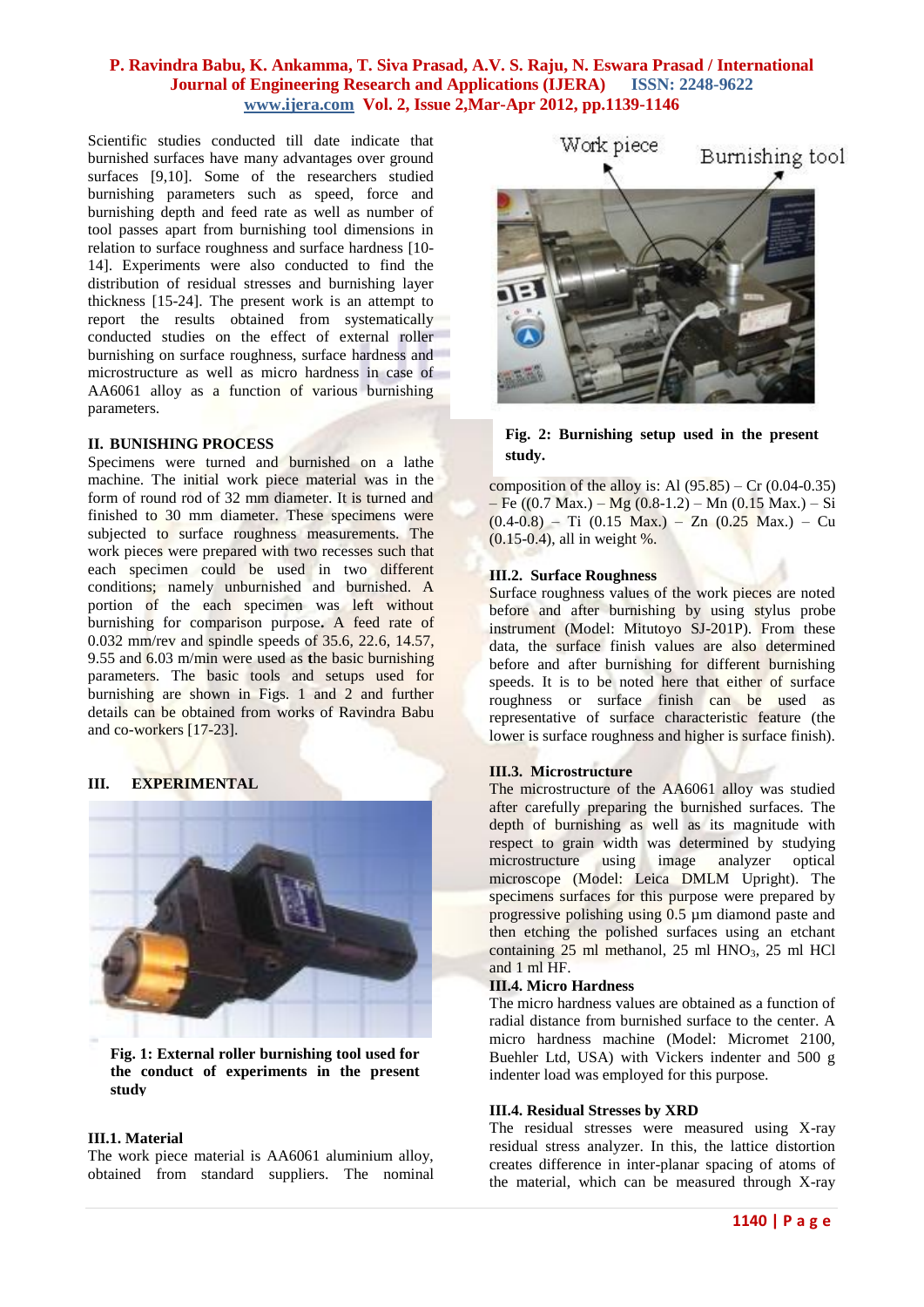diffracting technique. In this measurement the difference in the inter-planar spacing and subsequent lattice distortion are compared with the standard values of an undistorted metal and the strain is calculated. The strain intern gives the magnitude of residual stress values, when multiplied with elastic modulus.

### **IV. DESIGN OF EXPERIMENTS (DOE)**

Design of experiments (DOE) determines the pattern of observations to be made with a minimum experimental effort, in which effects of multiple factors are studied simultaneously by running tests at various levels. The levels that should be taken, how to combine them, and how many experiments should be run are subjects of importance in DOE. Factors that have direct influence on the performance of the product or process under investigation are classified as: (i) Discrete – those assume known values or status for the level and (ii) Continuous – those can assume any workable value for the factor levels. Minimum number of levels required to make comparison of the performance is two and they determine the influence. An effective DOE provides optimize design using analytical simulation studies; optimum manufacturing process and finally the best assembly method.

#### **IV.1. DOE using Taguchi approach**

Design of experiments (DOE) using Taguchi approach is a standardized form of experimental design technique introduced by Fisher, 1990 [24]. DOE with Taguchi approach improves the consistency of performance and saves cost and reduces the time to find the best method without doing the full factorial experiments. In this approach, a fixed number of orthogonal arrays are utilized to handle many common experimental situations. Taguchi has constructed a number of orthogonal arrays to accomplish the experiment design. Each array can be used to suit a number of experimental situations. The smallest among the orthogonal array is L-4 constructed to accommodate three factor two level problems.

### **IV.2. Experiments with 2- level factors**

According to full factorial design  $(2^k)$  method of Taguchi technique, one should conduct eight experiments in a standard orthogonal array, for example to optimize the surface finish (Orthogonal arrays are used to design experiments and describe trial conditions). According to Taguchi's approach for the three factors two level problem L-4 orthogonal is the best option. The standard L-4 array is shown in Table 2. This L-4 is the smallest of the arrays developed by Taguchi to design experiments of various sizes. The values obtained for the optimal design for the AA6061

alloy is given in Table 3. The orthogonal parameters of Taguchi method determined from the data given in Table 3, namely the values of  $A_1$ ,  $A_2$ ,  $B_1$ ,  $B_2$  and  $C_1$ ,  $C<sub>2</sub>$ . These values determined in the present study for the AA6061 alloy is given in Table 4 and the values of average surface roughness thus determined (see the data included in Table 4) were found to match well with the experimentally obtained values (the experimental variation of surface finish is discussed in the next section).

# **Table 1: L-4 Orthogonal array for three factors two level problem (Taguchi technique)**

| <b>Trial</b> | <b>Factor A</b> | <b>Factor B</b> | <b>Factor C</b> |
|--------------|-----------------|-----------------|-----------------|
|              |                 |                 |                 |
|              |                 |                 |                 |
|              |                 |                 |                 |
|              |                 |                 |                 |

#### **Table 2: Orthogonal array for AA6061 alloy**

| Depth of<br>$cut$ (mm) | <b>Speed</b><br>(m/min) | Feed<br>$(mm$ /rev $)$ | $R_a(\mu m)$ |
|------------------------|-------------------------|------------------------|--------------|
| $0.1(-1)$              | $6.03(-1)$              | $0.032(-1)$            | 0.35         |
| $0.1(-1)$              | $14.57(+1)$             | $0.095(+1)$            | 0.51         |
| $0.3(+1)$              | $6.03(-1)$              | $0.095(+1)$            | 0.35         |
| $0.3(+1)$              | $14.57(+1)$             | $0.032(-1)$            | 0.10         |

# **V. RESULTS**

# **V.1. Surface Roughness**

The values of surface finish, a direct measurement of surface roughness before and after burnishing as a function of burnishing speed and burnishing feed are given in Table 4 and 5, respectively. From these data (Tables 5 and 6 and Figs. 3 and 4) the optimal value of surface finish is found to be 0.12 um. at all other burnishing conditions, the surface roughness is lower than  $0.12$  µm. the corresponding optimum burnishing conditions are: 0.2 mm depth of cut,  $\sim$ 14.6 m/min burnishing speed and  $2<sup>nd</sup>$  burnishing pass.

### **V.2. Microstructure**

The optical micrographs in Fig. 5 clearly show microstructures consisting of equally axed grains of average size 30-40 µm and large amount of intragranular particles. Mechanically modified layer of varied thickness was found to be present at the surface as a consequence of burnishing values of burnishing depth as a function of extent of burnishing (unburnished,  $1<sup>st</sup>$ ,  $2<sup>nd</sup>$  and  $3<sup>rd</sup>$  passes) are marked in the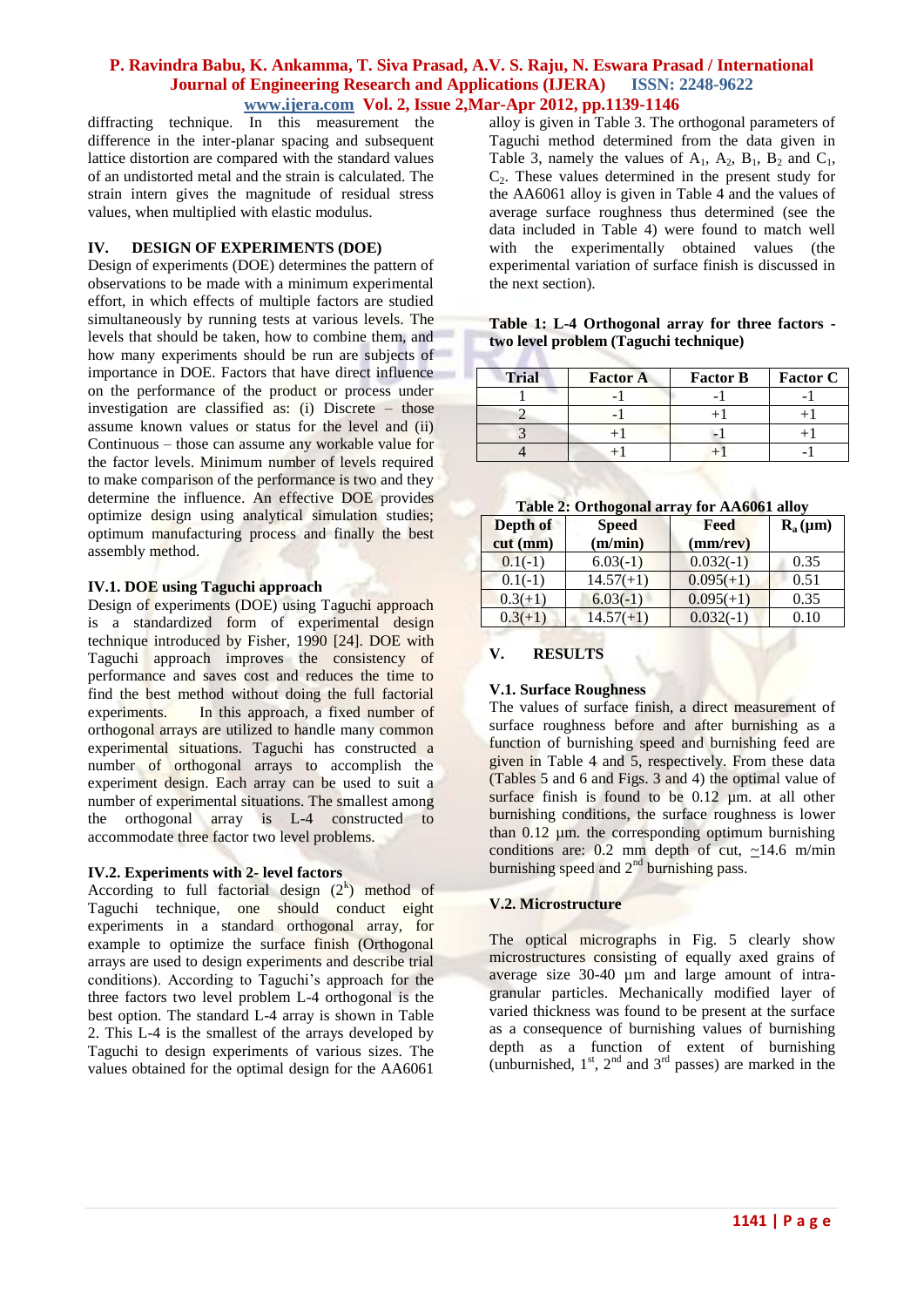**Table 3: Experimental and theoretical (Taguchi) burnishing parameters, obtained from the present analysis for** 

|                                 | AA6061 alloy    |                |                |       |                |                                                 |       |                                                               |           |             |                                                      |         |           |  |
|---------------------------------|-----------------|----------------|----------------|-------|----------------|-------------------------------------------------|-------|---------------------------------------------------------------|-----------|-------------|------------------------------------------------------|---------|-----------|--|
| Surface roughness values, w.r.t |                 |                |                |       |                |                                                 |       | <b>Theoretical (Taguchi) optimum</b><br>burnishing parameters |           |             | <b>Experimental optimum</b><br>burnishing parameters |         |           |  |
|                                 | Depth of<br>cut |                | <b>Speed</b>   | Feed  |                | Dept<br>$R_{a}$<br>Feed<br><b>Speed</b><br>h of |       | Dept<br>h of<br>(m/min)                                       |           |             | <b>Speed</b><br>(m/min)                              | Feed    | $R_{a}$   |  |
| $A_1$                           | A <sub>2</sub>  | B <sub>1</sub> | B <sub>2</sub> | $C_1$ | C <sub>2</sub> | cut<br>(mm)                                     |       | (mm/rev                                                       | $(\mu m)$ | cut<br>(mm) |                                                      | (mm/rev | $(\mu m)$ |  |
| 0.43                            | 0.225           | 0.3            | 0.30           | 0.22  | 0.4<br>3       | 0.3                                             | 14.57 | 0.032                                                         | 0.1       | 0.3         | 14.57                                                | 0.032   | 0.12      |  |

**[The values of A<sup>1</sup> is obtained by averaging R<sup>a</sup> with (-1) & (-1) Taguchi parameters w.r.t Depth of cut and A<sup>2</sup> is**  the average of  $\mathbb{R}_a$  with (+1)  $\&$  (+1) Taguchi parameters w.r.t force; similarly  $\mathbb{B}_1$ ,  $\mathbb{B}_2$  correspond to speed and  $\mathbb{C}_1$ **and C<sup>2</sup> to feed. The optimal parameters referred to are lower values of surface roughness, which are given later in Table 7]**

**Table 4: Comparison of surface finish values before and after burnishing for a 30 mm diameter work piece of AA6061 alloy as a function of depth of cut and burnishing speed.**

| Depth of<br>cut<br>(mm) | <b>Burnishing</b> | <b>Surface</b><br>finish before                                   |                      | <b>Surface finish after</b><br>burnishing $R_a(\mu m)$ |               | % increase in surface<br>finish |                       |                      |  |
|-------------------------|-------------------|-------------------------------------------------------------------|----------------------|--------------------------------------------------------|---------------|---------------------------------|-----------------------|----------------------|--|
|                         | speed (m/min)     | burnishing<br>$\mathbf{R}_{\mathbf{a}}\left(\mu\mathbf{m}\right)$ | <b>First</b><br>pass | <b>Second</b><br>pass                                  | Third<br>pass | <b>First</b><br>pass            | <b>Second</b><br>pass | <b>Third</b><br>pass |  |
|                         | 6.03              | 0.83                                                              | 0.36                 | 0.35                                                   | 0.46          | 56.64                           | 57.82                 | 44.57                |  |
|                         | 9.55              | 1.18                                                              | 1.14                 | 0.99                                                   | 1.11          | 3.38                            | 16.1                  | 3.38                 |  |
| 0.1                     | 14.57             | 0.77                                                              | 0.60                 | 0.51                                                   | 0.56          | 22.07                           | 12.98                 | 27.27                |  |
|                         | 22.6              | 0.78                                                              | 0.60                 | 0.67                                                   | 0.71          | 23.07                           | 14.10                 | 8.97                 |  |
|                         | 35.6              | 1.23                                                              | 0.34                 | 0.83                                                   | 0.47          | 72.35                           | 32.52                 | 61.78                |  |
|                         | 6.03              | 0.94                                                              | 0.23                 | 0.29                                                   | 0.23          | 75.53                           | 69.14                 | 75.53                |  |
|                         | 9.55              | 1.17                                                              | 1.09                 | 0.78                                                   | 0.48          | 6.83                            | 33.33                 | 58.97                |  |
| 0.2                     | 14.57             | 1.0                                                               | 0.41                 | 0.12                                                   | 0.25          | 59.0                            | 88.0                  | 75.0                 |  |
|                         | 22.6              | 1.02                                                              | 0.72                 | 0.26                                                   | 0.24          | 29.41                           | 74.50                 | 76.47                |  |
|                         | 35.6              | 0.99                                                              | 0.87                 | 0.73                                                   | 0.68          | 13.33                           | 26.26                 | 30.31                |  |
|                         | 6.03              | 0.74                                                              | 0.35                 | 0.58                                                   | 0.57          | 52.7                            | 21.62                 | 22.97                |  |
| 0.3                     | 9.55              | 1.25                                                              | 0.23                 | 0.16                                                   | 0.29          | 81.6                            | 86.5                  | 76.8                 |  |
|                         | 14.57             | 0.96                                                              | 0.15                 | 0.13                                                   | 0.12          | 84.37                           | 86.45                 | 87.50                |  |
|                         | 22.6              | 0.98                                                              | 0.7                  | 0.62                                                   | 0.60          | 28.57                           | 36.73                 | 38.77                |  |
|                         | 35.6              | 0.74                                                              | 0.44                 | 0.32                                                   | 0.38          | 40.54                           | 56.75                 | 48.64                |  |

**Table 5: Comparison of surface finish values before and after burnishing for a 30 mm diameter work piece of AA6061 alloy as a function of burnishing feed.**

| <b>Burnishing</b><br>feed<br>(mm/rev) | <b>Surface finish</b><br>Surface finish after burnishing $R_a$ ( $\mu$ m)<br>before |               |                |               |               |               |                | % increase in<br>surface finish |               |
|---------------------------------------|-------------------------------------------------------------------------------------|---------------|----------------|---------------|---------------|---------------|----------------|---------------------------------|---------------|
|                                       | burnishing $R_a$<br>$(\mu m)$                                                       | 9.55<br>m/min | 14.57<br>m/min | 22.6<br>m/min | 35.6<br>m/min | 9.55<br>m/min | 14.57<br>m/min | 22.6<br>m/min                   | 35.6<br>m/min |
| 0.111                                 | 1.18                                                                                | 1.11          | 0.9            | 1.0           | 0.34          | 5.93          | 23.72          | 15.25                           | 71.18         |
| 0.095                                 | 1.17                                                                                | 1.09          | 0.41           | 0.72          | 0.87          | 6.83          | 64.95          | 38.46                           | 25.64         |
| 0.063                                 | 1.23                                                                                | 0.78          | 0.12           | 0.26          | 0.73          | 36.58         | 90.24          | 78.86                           | 40.65         |
| 0.032                                 | 0.96                                                                                | 0.23          | 0.10           | 0.70          | 0.44          | 6.04          | 89.58          | 27.0                            | 54.16         |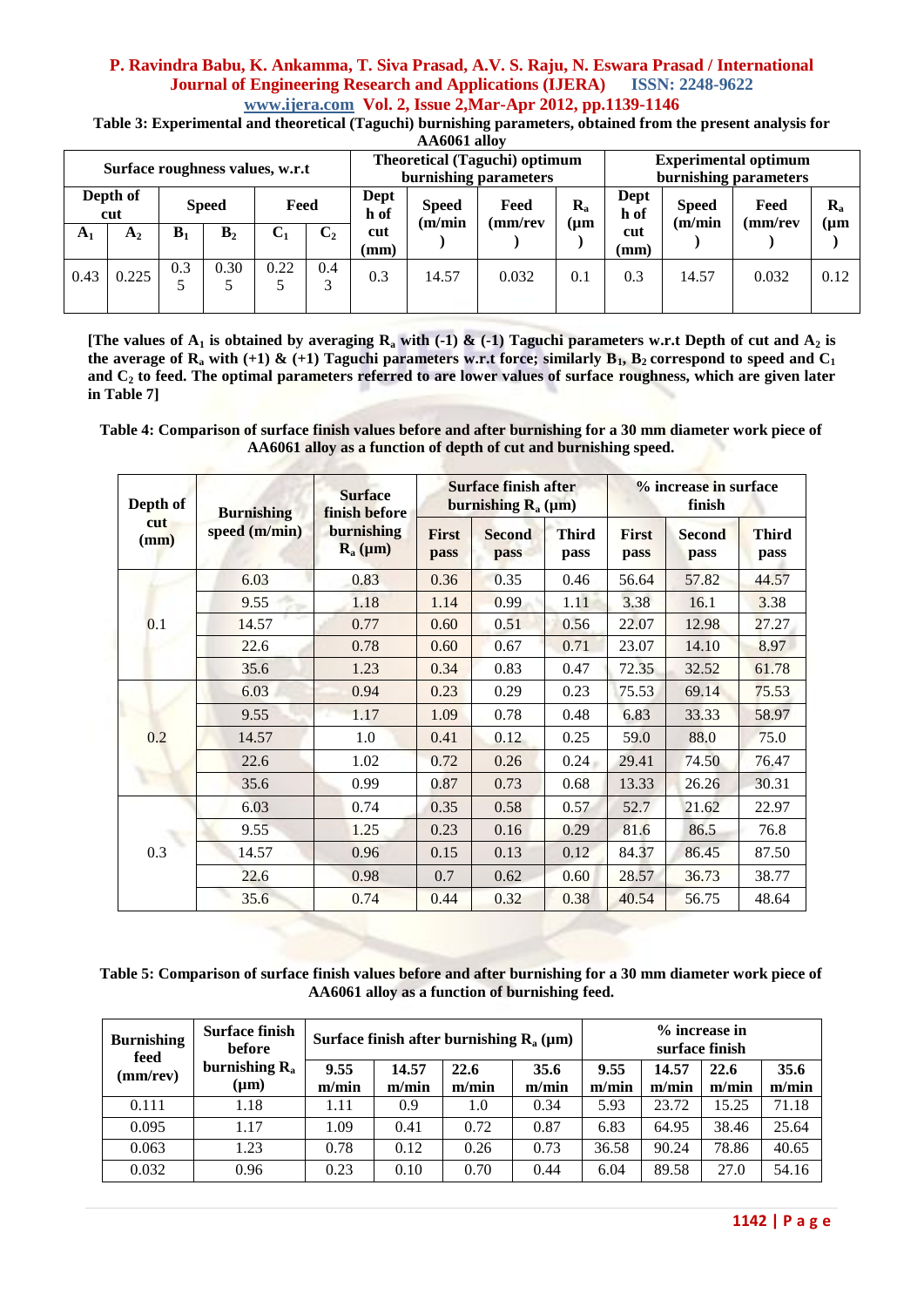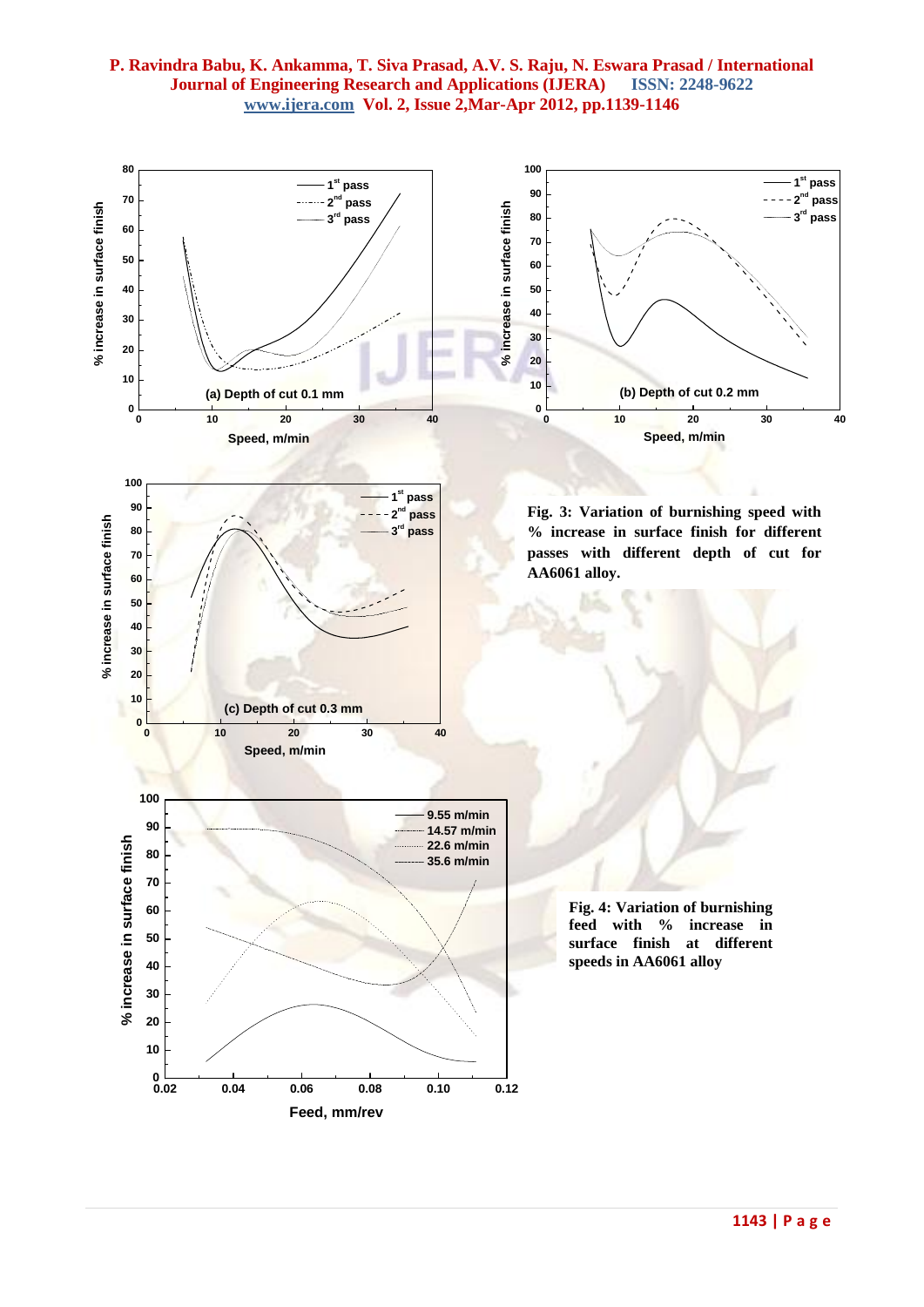

**Fig. 5: Optical micrograph of AA6061 alloy showing the depth of burnishing in (a) Unburnished (b) burnished – 1 st pass (c) burnished – 2 nd pass (d) burnished – 3 rd pass condition.**

micrographs of Fig. 5 and the data are included in Table 6 clearly shows that maximum burnishing depth happens to occur in  $2<sup>nd</sup>$  pass. However it should be noted the variation in burnishing depth with extent of burnishing is less pronounced in the present alloy as compared to EN series steels. One should also note that the unburnished material too exhibits certain depth of microstructural modification. This is due to the preburnishing operations such as turning by lathe to prepare the specimens for the burnishing experiments.

**Table 6: Variation of burnishing depth and average microhardness values in the burnishing zone for AA6061 alloy. (BB – Before burnishing, B1 – Burnished-1<sup>st</sup> pass, B2** – **Burnished-2<sup>nd</sup> pass and B3 – Burnished-3 rd pass)**

| <b>Characteristic</b>         | <b>Burnishing Process</b> |       |       |      |  |  |  |  |
|-------------------------------|---------------------------|-------|-------|------|--|--|--|--|
|                               | BB                        | B1    | B2    | B3   |  |  |  |  |
| Micro Hardness                | 89.4                      | 106.8 | 111.8 | 98.3 |  |  |  |  |
| Burnishing layer<br>thickness | 180                       | 220   | 250   | 230  |  |  |  |  |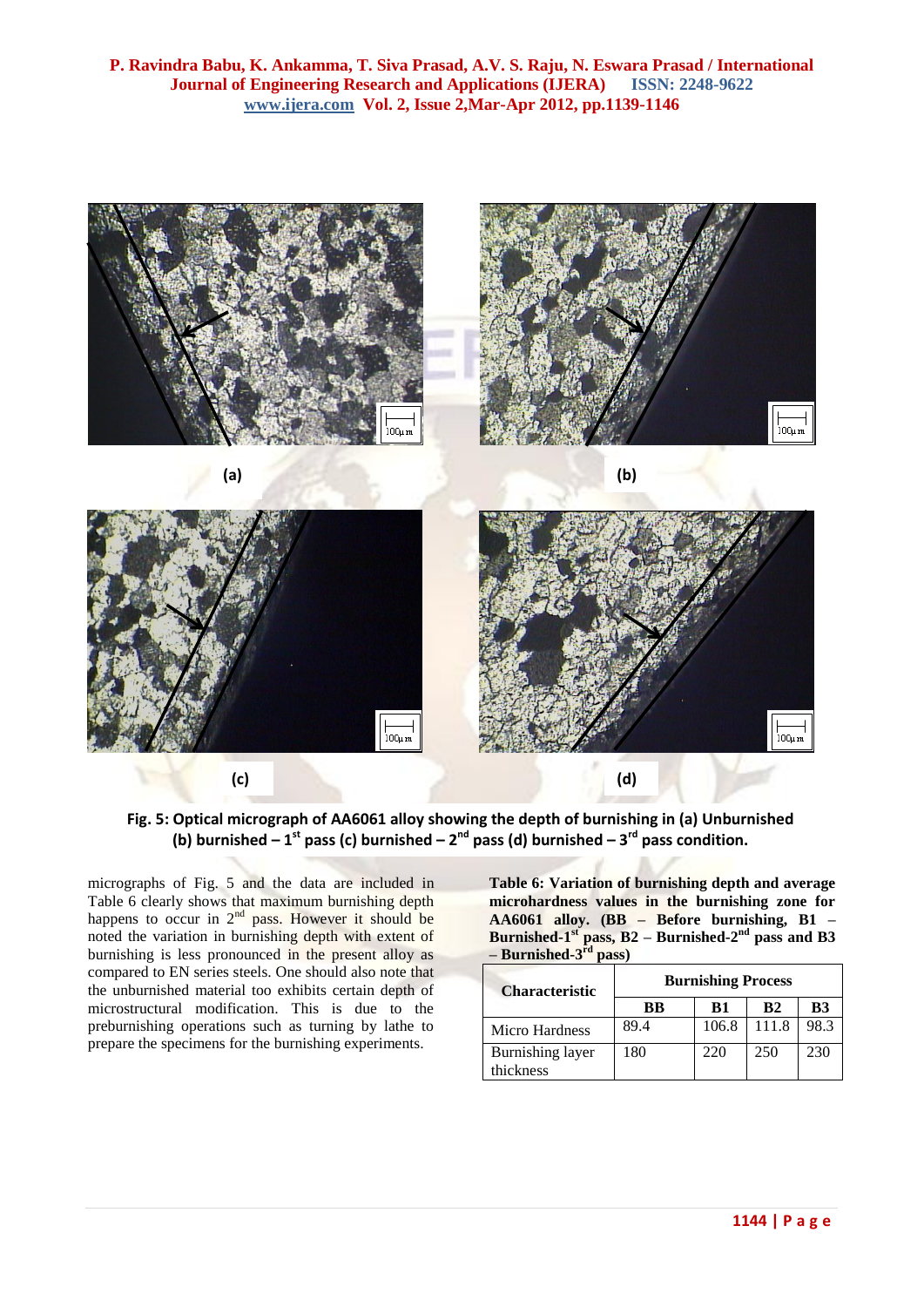# **V.3. Micro Hardness**



### **Fig. 7: Correlation of surface micro-hardness with burnishing parameters**

The specimens polished to obtain microstructure were further used to determine the variation in micro hardness as a function of distance from the surface. The micro hardness values are found to be almost similar with no systematic variation with the burnishing distance. Hence, an average value of micro hardness is taken as a representative value for each of the experimental condition such as unburnished, burnished-1<sup>st</sup> pass, burnished-2<sup>nd</sup> pass and burnished-3<sup>rd</sup> pass. These data are summarized and included in Table 6 and are shown in Fig. 7. It is interesting to note that maximum burnished depth (as obtained from optical micrographs) also results in highest values of average micro hardness.

### **5.4 Residual stresses**

The residual stresses that are determined by XRD are shown in Fig. 8 as a function of number of passes for the AA6061 aluminium alloy. The data in Fig. 8 show that the residual stresses gradually build up with burnishing and exhibit a peak in residual stresses at  $2^{nc}$ burnishing pass. Following this peak in compressive residual stress, further burnishing results in slight decrease of the order of 15-20% in compressive residual stress. Further the peak in residual stress is found to be of the order of 20% of the yield strength of aluminium alloy AA6061 (based on commonly reported representative yield strength value of 300 MPa). Such an extent of compressive residual stress is found to be of the similar order in other engineering materials studied and reported by the present authors [23].

### **VI. IMPLICATIONS OF THE STUDY**

Aluminium alloys are widely used materials for automobile, aeronautical and aerospace applications. Majority of components and structures made from medium to high strength aluminium alloys fail by

fatigue with or without additional damage from corrosion. A few means that can induce compressive residual stresses and there by improve fatigue properties in case of aluminium alloys are prestraining, shot peening and burnishing. The present study shows that burnishing is a simple and effective means to induce compressive residual stresses. These residual stresses are of the order 20% of the yield strength Hence, a simple process which can contribute significantly to improve the tensile mean stress controlled fatigue resistance in most engineering materials is burnishing. However, one should note that the beneficial effects progressively diminish as the magnitude of compressive residual stress gradually decrease with service or even completely vanish at medium to high temperatures by effective stress relaxation (Malakondaiah and Nicholas, 1994); and, more importantly burnishing process has a major limitation that the compressive residual stress could prove fatally harmful and adversely affect the life in compressive-mean-stress-controlled fatigue and creep [25,26].



**Fig. 8: Variation of magnitude of residual compressive residual stress with burnishing pass in case of AA6061 alloy.**

# **VII. CONCLUSIONS**

- 1. The present study reveals that the burnishing effectively improves surface finish, depth of burnishing, micro hardness and compressive residual stresses.
- 2. The studies conducted on burnishing till date limit number of passes to a maximum of 4. With the present data where the number of passes are restricted to 3, the aluminium alloy AA6061 shows best surface finish in the second pass (though the third pass doesn't show much degradation in surface finish).
- 3. Mechanically modified layer of varied thickness was found to be present at the surface as a